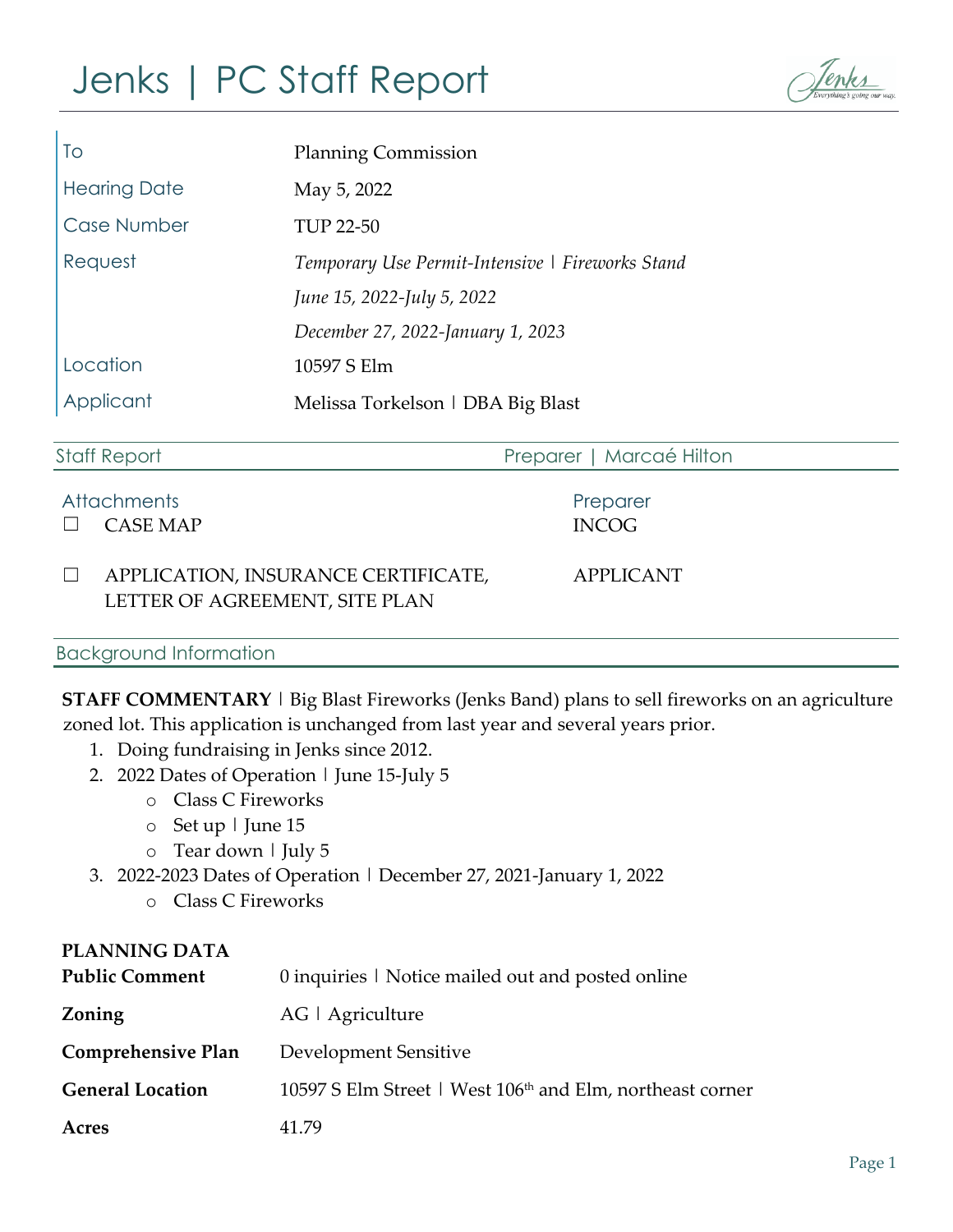| <b>Surrounding Zoning</b> | AG (Agriculture)   North (AG-FD), West, South, East |
|---------------------------|-----------------------------------------------------|
| Parcel ID                 | 983-3083-302-4440                                   |

#### Staff Evaluation & Recommendation

**Evaluation** This application was made prior to adoption of the new Unified Development Ordinance (UDO). The UDO allows for the sale of fireworks (Seasonal Sales) as part of the TUP application process.

UDO Language *| (E) Seasonal Sales.* 

- *(1) A Temporary Use Permit, as detailed in Section 16-9-2(G) of this UDO, shall be obtained prior to the commencement of any seasonal sales activity.*
- *(2) Seasonal sales shall include the outdoor display or sale of seasonal merchandise not otherwise associated with the principal use of the lot such as holiday tree, firework, or pumpkin sales.*
- *(3) Seasonal sales shall be permitted for a period not to exceed forty-two (42) days per calendar year.*
- *(4) Seasonal sales areas may utilize a maximum of twenty (20) percent of the parking spaces required for the operation of the principal use or two thousand (2,000) square feet, whichever is less.*
- *(5) Seasonal sales areas shall not block pedestrian walkways in a manner which reduces the width of that walkway to less than five (5) feet.* (*G) Temporary Use Permit.*
- *(1) Purpose. A Temporary Use Permit shall be required prior to the commencement of a Temporary Use identified in Table 16-3-4(B), Table 16-3-4(C), and/or Table 16-4-2(K).*
- *(2) Temporary Use Permit Review Criteria. To approve the issuance of Temporary Use Permit, the City Planner shall make an affirmative finding that the applicable criteria is met*

This request must meet the code requirements of the existing City Code for an Intensive Temporary Use Permit and comply with the standards established in 1902. 2. Temporary Use Minimum Zoning Regulations or seek a waiver.

> Zoning Code Language | *CHAPTER 19 - TEMPORARY USE PERMITS | Sec. 1900. - Purposes.*

> *1900. 1. General. | Temporary Use Permits are required for a range of different uses that are temporary in nature and are required to be removed following the expiration of the permit. A Temporary Use cannot be applied for on a residentially zoned property or within a residential subdivision except as specifically outlined within this section for the marketing of a new residential subdivision or for public infrastructure projects. Temporary Use Permits are required for uses such as*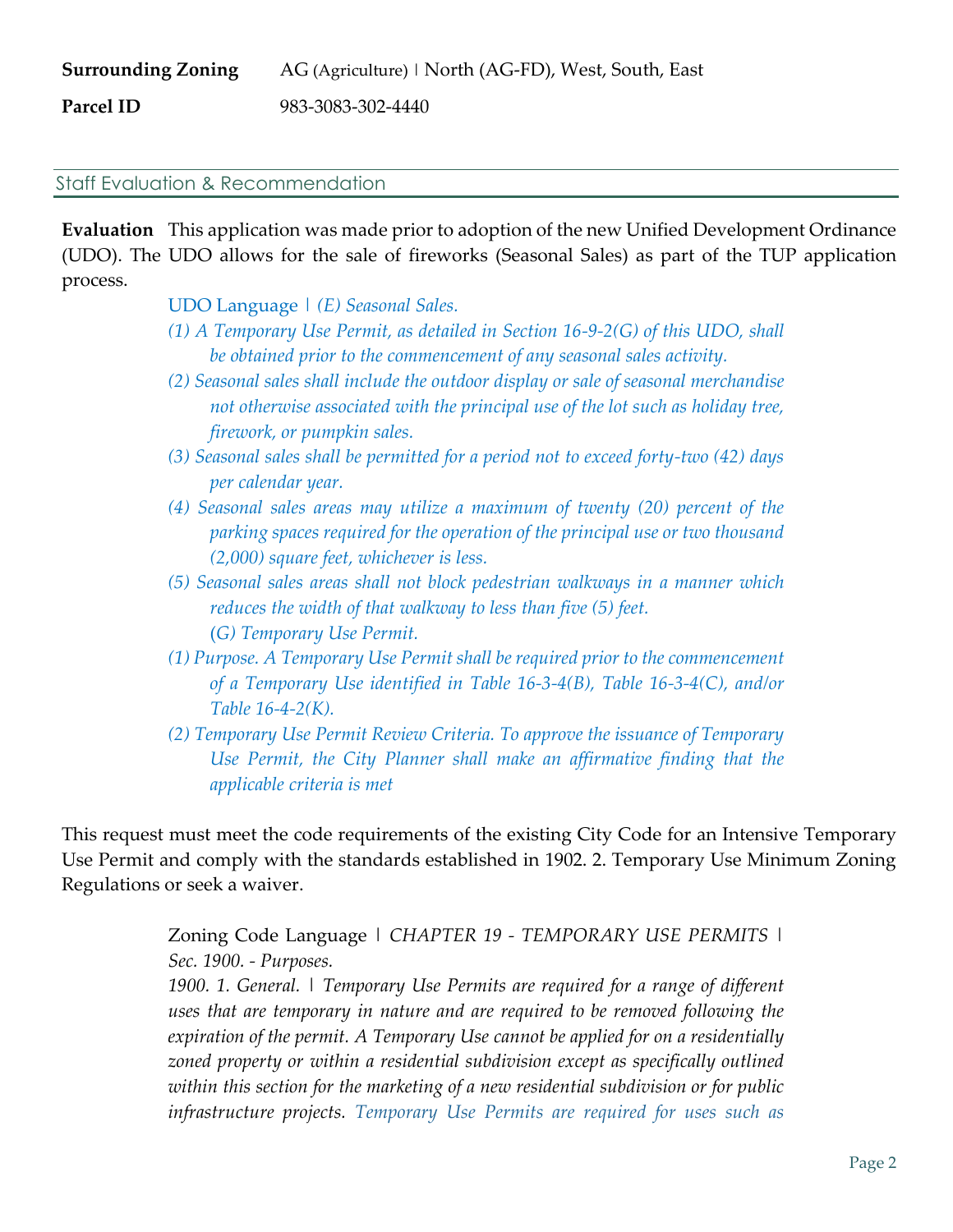*special events on private lands, carnivals, seasonal businesses (including Christmas Tree Lots and Firework Stands). Temporary Uses considered as open air sales not associated with sales from a principal building must comply with Appearance Review Guidelines. A temporary use can be specified for a single event time up to 45 days, up to a 180-day period, or for one year. Temporary uses are identified by two categories, Temporary Uses—Intensive and Non Intensive. A Temporary Uses—Intensive requires process as outlined under Section 1901 Application—Intensive. Temporary Uses—Intensive. 1.The following uses can be applied for up to 45 days. A. Special Events on private lands. B. Carnivals. C. Annual, Seasonal (Holiday), or Recurring Uses (Including Christmas Tree Lots and Fireworks Stands).*

## **Approving this request as submitted will:**

- **1.** Staff requests a waiver of the *dust free all weather surface* and otherwise sees no reason to deny the request.
- **2.** Enable the Jenks Band to sell Class "C" fireworks
	- a. June 15, 2022-July 5, 2022
	- b. December 27, 2022-January 1, 2023

### **Recommendation: Approve both requested dates**

- **1.** Approve | 2022 Dates of Operation | June 15-July 5
	- o Class C Fireworks
	- o Set up | June 15
	- o Tear down | July 5
	- o Approve Temporary Use Permit Item No. 1-Intensive to allow for the sale of fireworks waiving the dust free parking and meeting the requirements of 1902. 2. Temporary Use Minimum Zoning Regulations including but not limited to someone being present 24 hours a day with access to restroom facilities and provide screening from public view for trash receptacles and storage.
- **2.** Approve | 2022-2023 Dates of Operation | December 27, 2022-January 1, 2023
	- o Class C Fireworks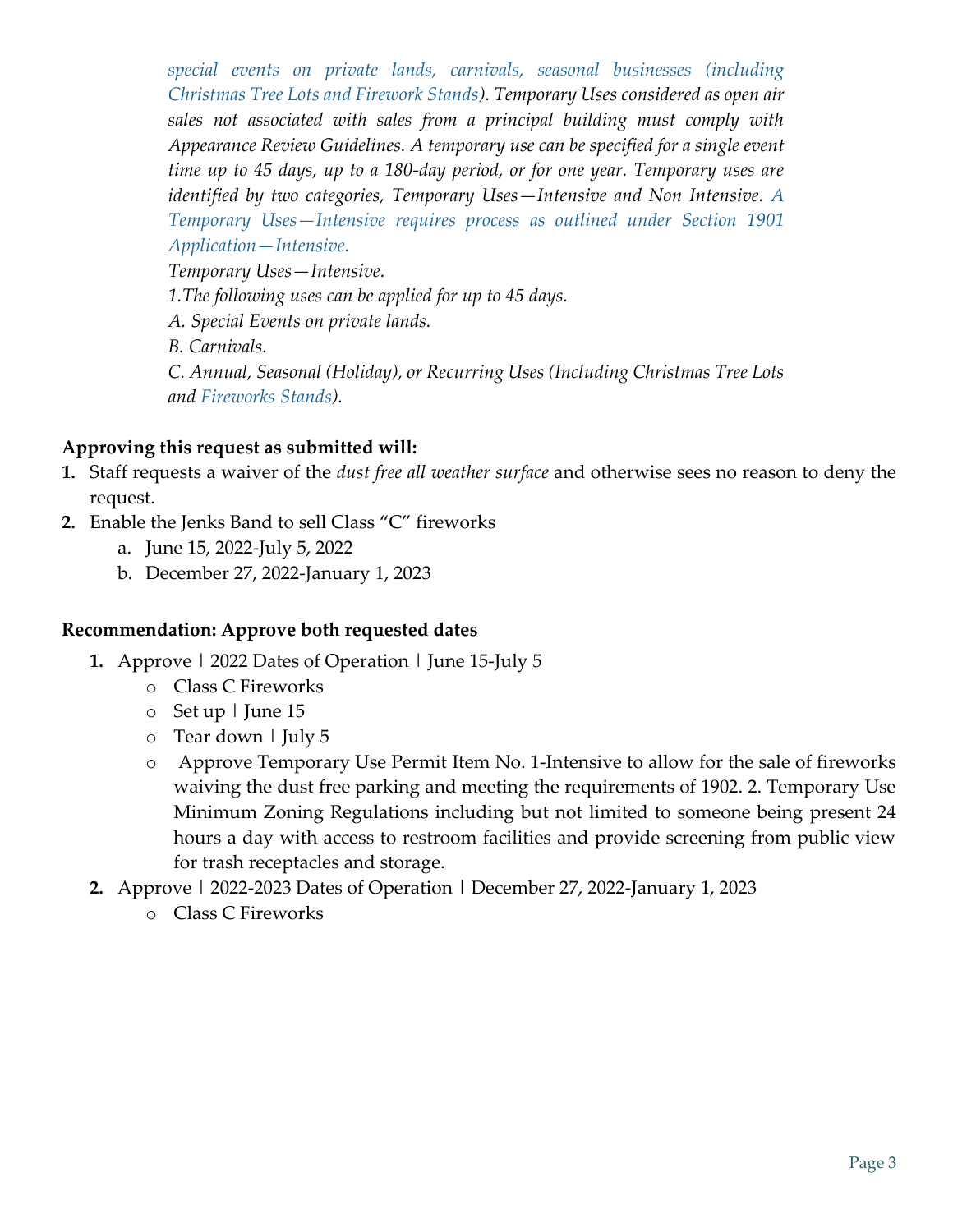

*Figure 1: Zoning Map*



*Figure 2: Aerial Map*